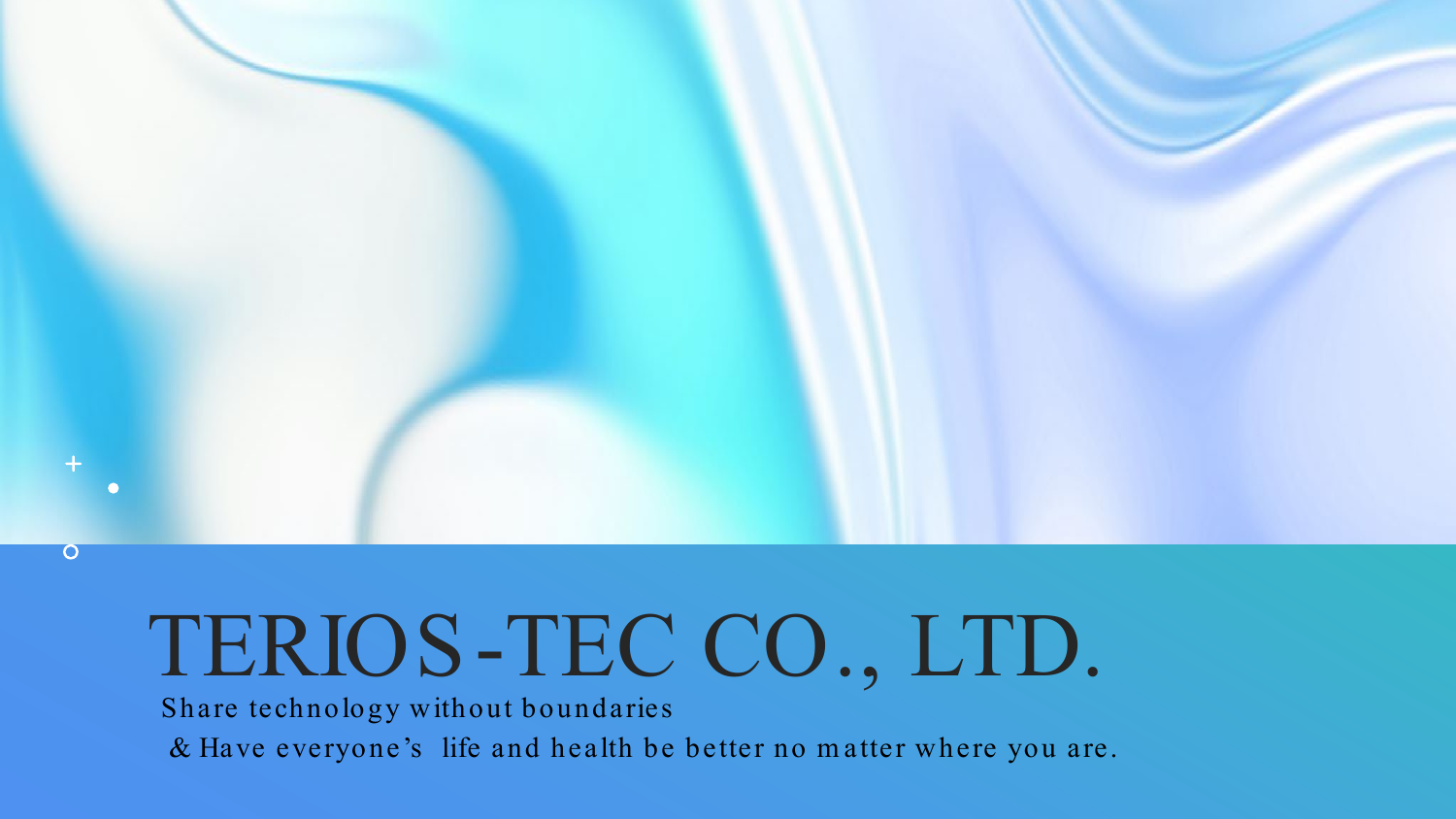INCREASING **NECESSITY** OF HYGIENE

Im portance of disinfectant to prevent COVID-19.



People look for \*Harm lessness **Effectiveness** in Disinfectant

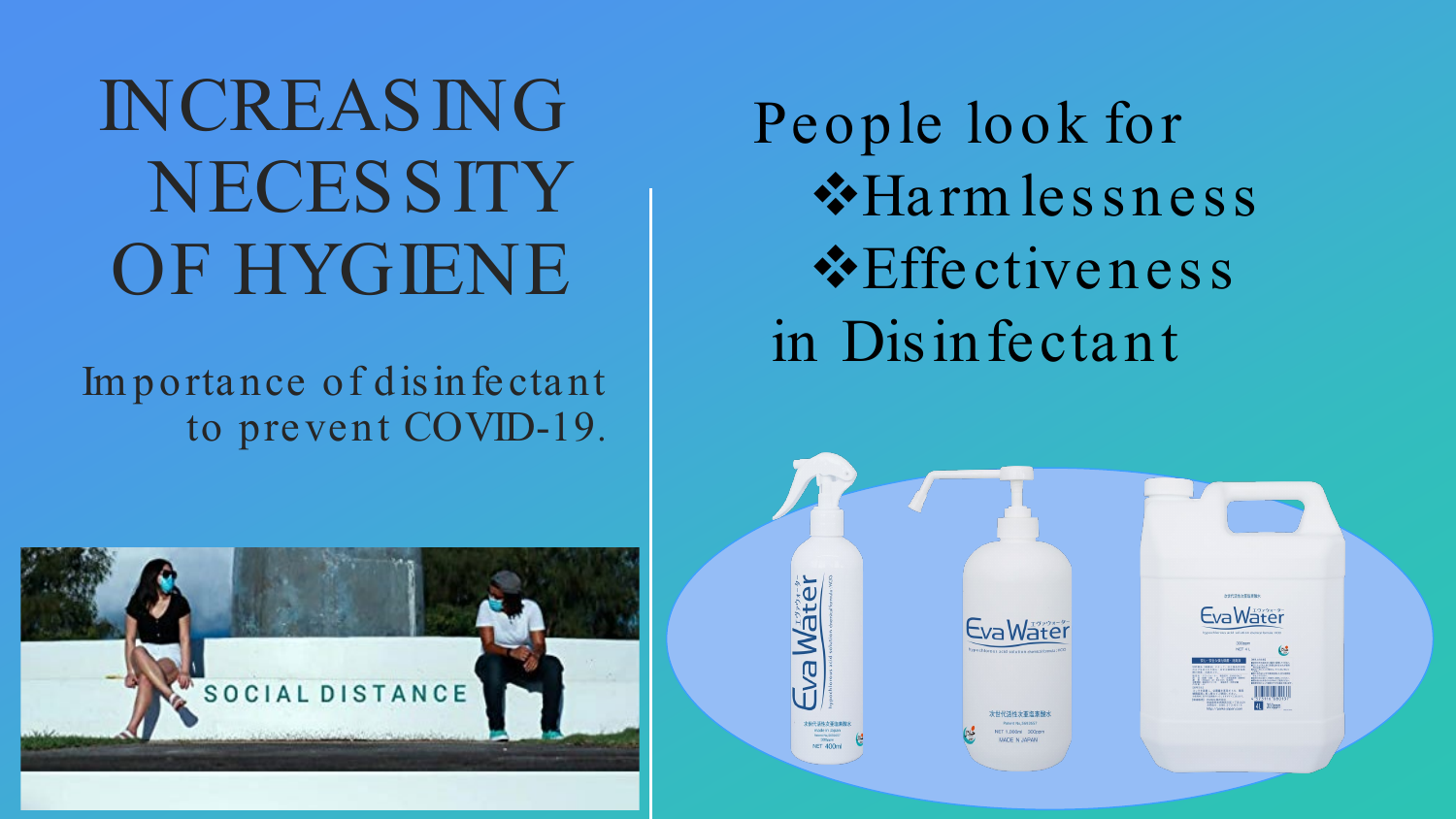### Why "OUR" HOCL Water is Loved?



HOCL:the same substance which our white blood cells (im m une system ) produce to fight infection WEAK ACID: Gentle for skin. Less rough skin with continuous use.

ECO-FRIENDLY: Component is almost the same as water (Certified by water quality test) ANIMAL-FRIENDLY: No skin irritation & acute toxicity ( tested by GHS classification standard)

### 2. EFFECTIVE/ USEFULas Disinfectant & Deodorant

INACTIVATE: Against m ost germ s, bacteria, virus,& m olds COVID-19

KILL SMELL: Rapidly decom pose bacteria or com ponent causing unlike odor





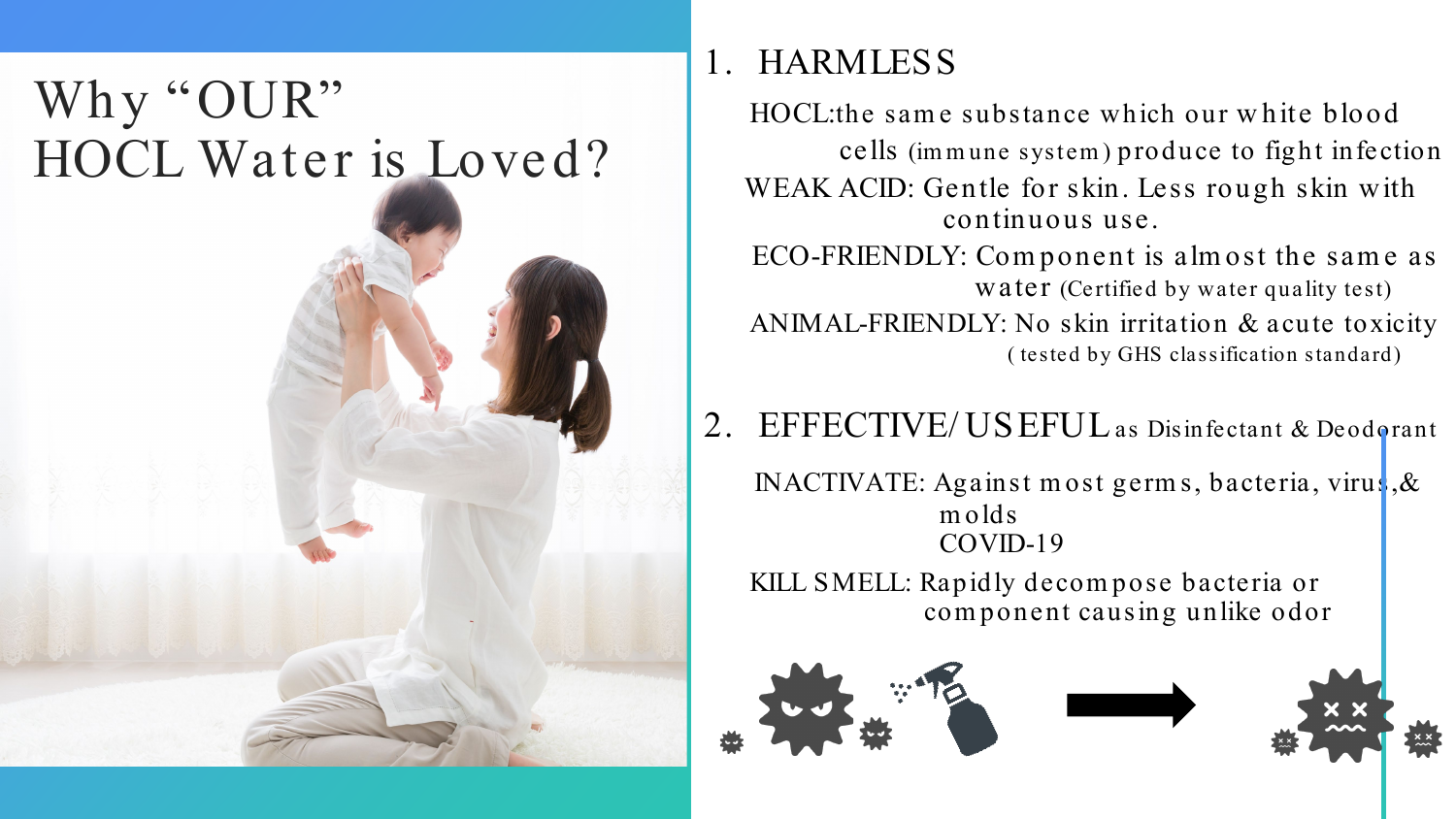## Cost-Efficient Generating Machine

#### Simple Manufacturing System